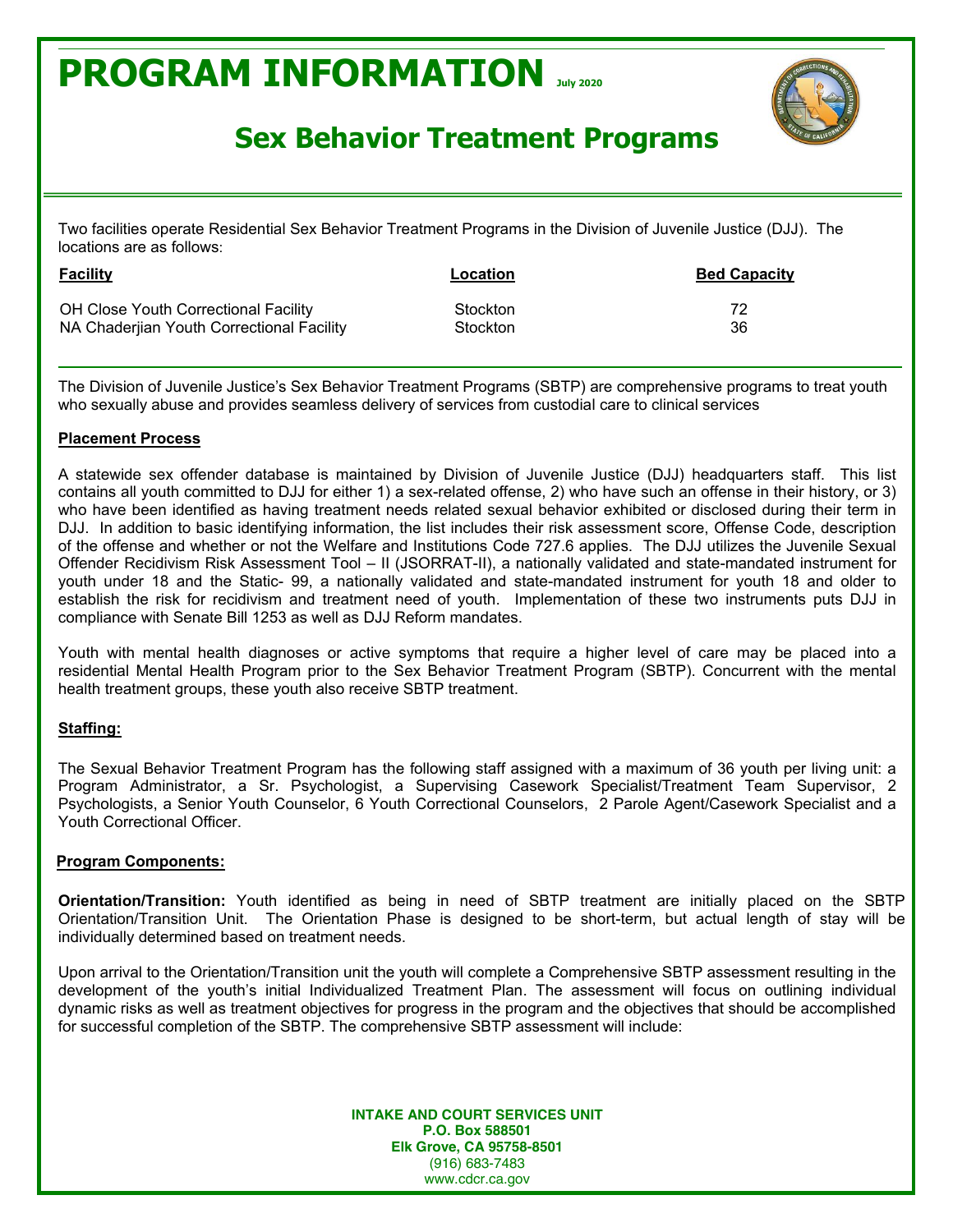

### **Sex Behavior Treatment Programs**

| <b>Youth Version</b>                                                       | <b>Adult Version</b>                                    |  |
|----------------------------------------------------------------------------|---------------------------------------------------------|--|
| Substance Abuse Subtle Screening Inventory -<br>Adolescent 2 (SASSI-A2)    | Substance Abuse Subtle Screening Inventory<br>(SASSI 3) |  |
| Juvenile Sex Offender Assessment Protocal-II<br>$(J-SOAP$ II)              | Care/Case Management Inventory (LS/Cml)                 |  |
| Juvenile Sexual Offense Recidivism Risk<br>Assessment Tool-II (JSORRAT-II) | Static-99 R                                             |  |
| Assessment of Functioning                                                  | Assessment of Functioning                               |  |
| Trauma Symptom Checklist for Children<br>(TSCC) UCLA PTSD-RI               | Trauma Symptom Inventory (TSI)<br><b>UCLA PTSD-RI</b>   |  |
| <b>CA-YASI</b>                                                             | CA-YASI                                                 |  |

**Residential Treatment:** The SBTP is a therapeutic community living unit totally devoted to the comprehensive treatment of the resident sex offender.

- Group Therapy: Group therapy is often considered the primary mode of therapy for sexual behavior treatment. The purpose of group therapy is to explore the youth's daily living and interaction with others by challenging the youth to reframe how they think about their behavior, problems and relationships. Group is a process and is the avenue for deeper treatment issues to be explored.
- Individual Therapy: The goal of individual therapy is to support the work being done in the group setting. Allows staff to work with youth on individual problems or issues and to work more closely on problem areas. It also provides an avenue to develop a positive rapport between staff and youth, which is a key component to helping a youth move forward in the treatment process.
- Psycho Educational Resource Groups: These groups are used as an ancillary treatment strategy to help support, enhance the youth's daily work, and provide a foundation of understanding of treatment concepts that they will use to address their deeper treatment goals in core group. These groups are psycho-educational in nature and are presented in a didactic format.
- x Journals/Homework: Individual work done outside of the therapeutic session (group, individual, family) that help youth to develop the capacity for self-awareness and self-reflection. These assignments can be maintained throughout the day or can be time-limited exercises. Assignments are designed to help the youth work on their individual treatment objective.
- Experiential Stage Group Therapeutic Exercises: These are used to promote further therapeutic growth during a group session through the use of group guided exercise and to provide an alternate method for adolescent learning and growth.
- Biblio-Therapy: One of the major components of the SBTP and provides another method by which youth can learn and grow in the treatment program. It is directly incorporated with the SBTP group therapy to maximize therapeutic value. A series of questions are provided with each book to guide the facilitated discussion.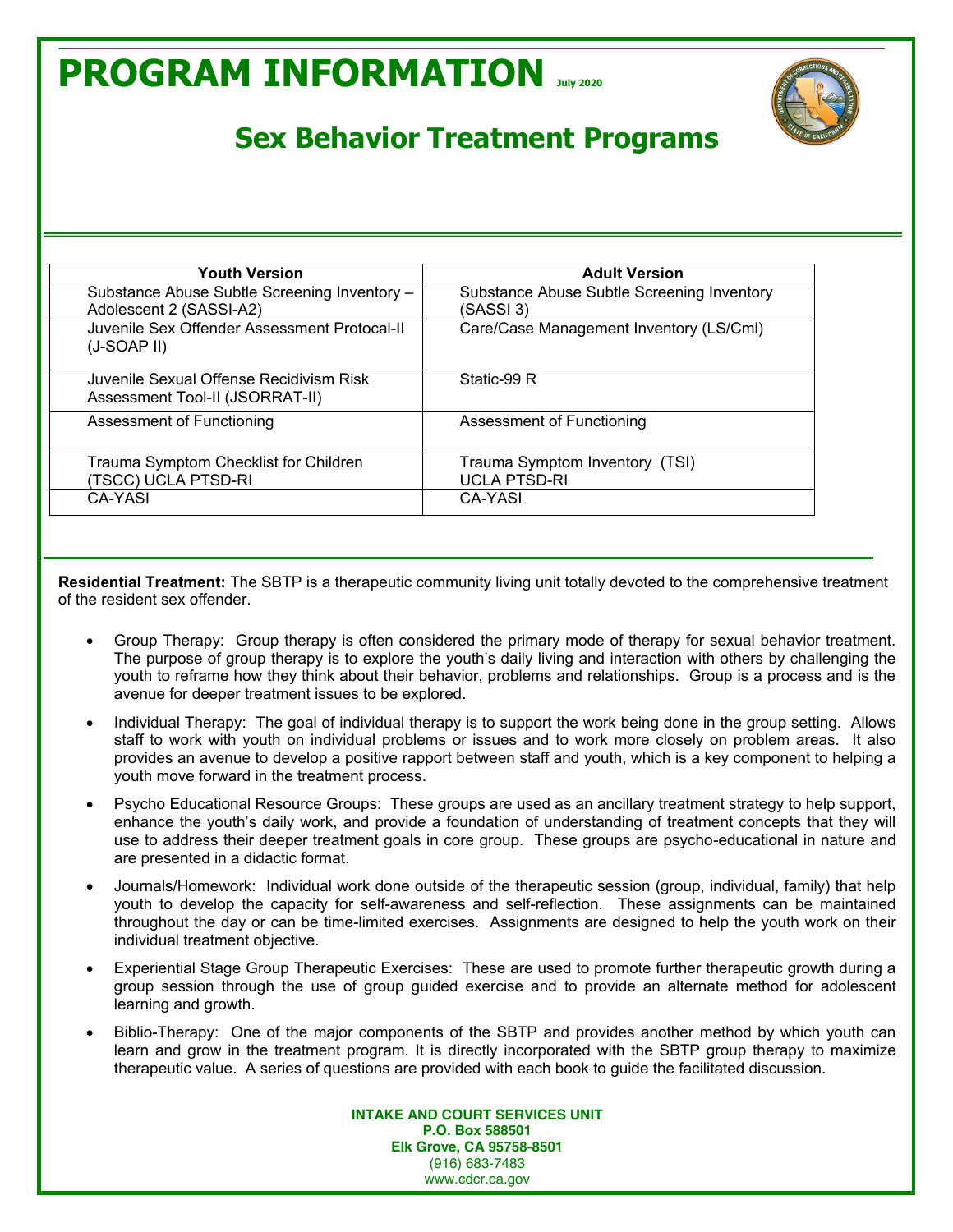

### **Sex Behavior Treatment Programs**

- x Video-Therapy: One of the major components of the SBTP and provides another method by which youth can learn and grow in the treatment program. It was developed to be utilized in a large group setting on a monthly basis.
- Family/Support Counseling: If deemed appropriate and the families/support member are willing and able to participate, the psychologist and/or Casework Specialist will provide counseling session to the family.
- Family/Support Forums: The purpose of the Family Forum is to promote engagement and participation of family members and/or supportive individuals throughout the residential placement, to aid in re-entry planning, and to promote support networks for families.
- Plant/Pet Care: In order to promote the development of new nurturing relationships, youth will be responsible for a plant's daily care once they reach the prescribed point in their curriculum. When appropriate, youth that demonstrate success with plant care may request pet care.
- x Therapeutic Recreation and Leisure Activities: Therapeutic Recreation integrates program and treatment goals into recreational and leisure activities. These activities provide the arena to evaluate programmatic goals and objectives by encouraging, teaching and providing arenas to practice pro-social behavior and relationships. This allows the youth's time to be directed and monitored as he or she practices the implementation of coping skills.

**Healthy Living:** Healthy Living Treatment is a short-term psycho-education program designed to be the foundation for the SBTP, as well as provide treatment to those youth identified in the lowest risk category as well as youth who have no previous sexual behavior history, but have received documentation related to sexual behaviors. The Healthy Living Program provides didactic information/education and dynamic role-play opportunities, along with written and verbal exercises, to assist youth in reducing their risk of future sexual offenses.

**SBTP Curriculum**: The Treatment Stage work is developmentally designed with each stage building upon the one before. Throughout the stage work, youth and facilitators will be prompted to return to earlier assignments for either review or additional work. It is in this manner that the continuity of stage work is emphasized throughout the treatment process. In addition, the treatment stage work serves as the anchor for all other aspects of the Sexual Behavior Treatment Program reinforcing or referencing other aspects of treatment, used in decision making regarding adjunctive or specialized treatment needs, used to monitor overall treatment progress.

Each treatment stage was developed based upon concrete pre-defined learning objectives as well as clearly articulated evaluation criteria that will indicate progress of lack thereof within each stage. The evaluation criteria are based on objective criteria (i.e., measurable, observable).

In order to ensure that each youth's individual needs are addressed, the evaluation criteria for each stage will not constitute an all-or-nothing approach, but rather will take into account that whereas some youth may demonstrate a particular type of progress in an area, another youth may demonstrate progress in a different manner. In addition, lack of specific progress in one area of a treatment stage may not prohibit youth from progressing to the next level. Because of this, the evaluation criteria will have some degree of flexibility to account for youth that may reach their highest potential despite not having demonstrated the same level of progress as other youth.

**Stages of the SBTP:**